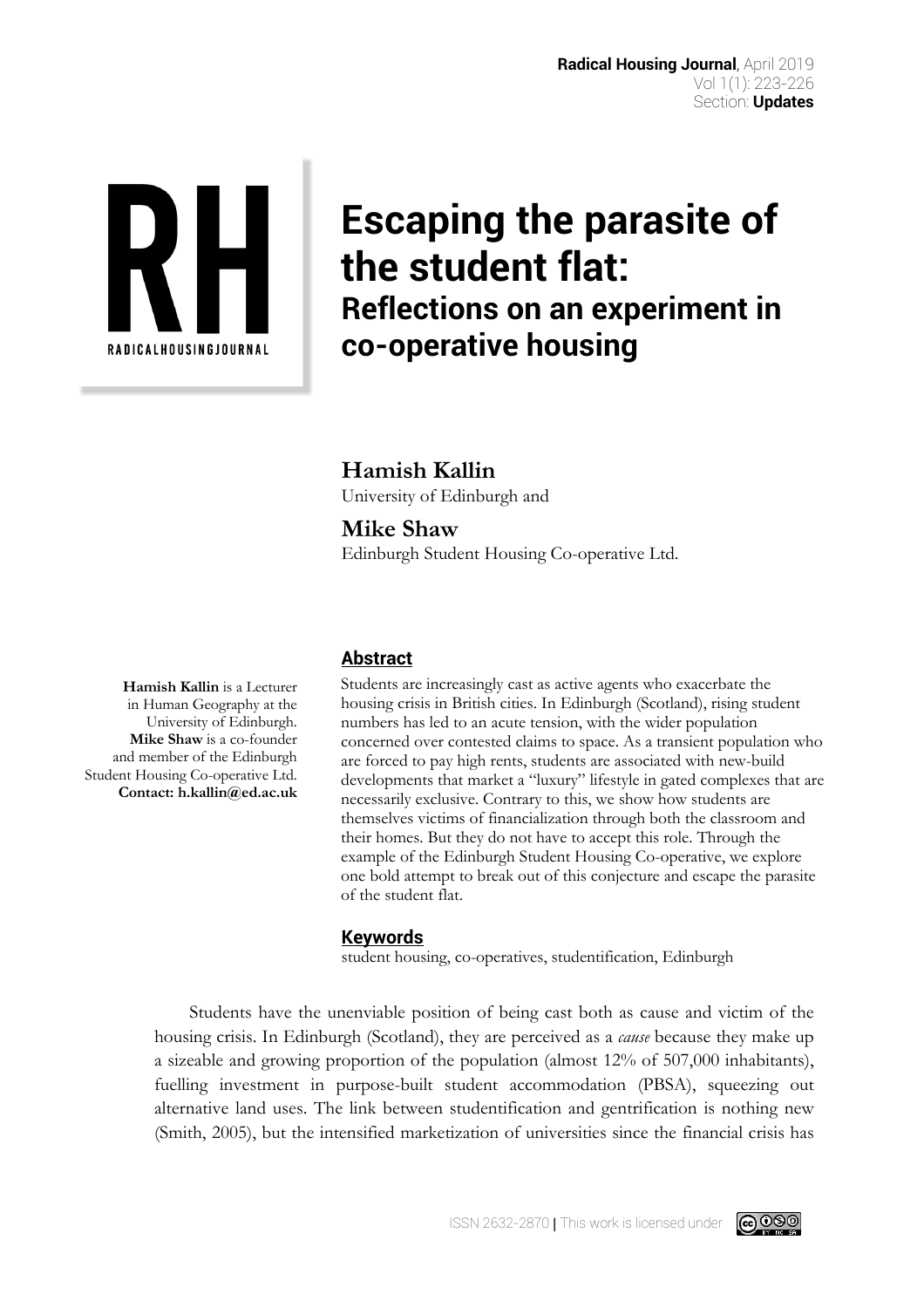exacerbated this connection. Simultaneously, students are *victims* because they are increasingly indebted and exploited through their housing. Across the UK, PBSA rents in the private sector rose by over 18% between 2012 and 2015 (NUS/UNIPOL, 2015). In Edinburgh, the average cost of a room in one of these blocks is now  $\sqrt{674}$  a month and rising above inflation (EUSA, 2016). Rather than accept this dual status, we want to suggest that students are not a cause of this crisis, and they do not need to be its victims. First, we show how the problem is rooted in wider processes, not students themselves. Second, we introduce the example of one bold attempt to break out of this conjecture through the Edinburgh Student Housing Co-operative.

The pressures of studentification in Edinburgh are acute, as several ongoing campaigns against new-build student housing demonstrate ("Save Leith Walk" being the most vocal right now). Rents in the private sector have risen by 40% over the last seven years. House prices have risen 15% in the last year alone, and almost 24,000 families are waiting on the social housing list. Airbnb listings doubled last year, more than half of which were entire properties (Rae, 2017). The perceived role of students in this process has accelerated over recent years as student housing increasingly adopts the architectural form of "luxury", and often gated, developments (Chatterton, 2010). The marketization of higher education in the UK has been ongoing for decades (McGettigan, 2011), and universities increasingly look to overcome the gap left by cuts to funding through both fees and *rent*. These have the benefit of being closely connected: attract more students, and you make more money from both revenue streams. Along these lines, the University of Edinburgh has committed to sustained "growth", focussing on overseas masters students (who pay the highest fees).

Investment in PBSA was worth  $f$ 4.5 billion in 2016, with rises of 17% predicted (Savills, 2017). Demand is set through institutional targets, underpinned by government-backed debt. In England, the total amount lent out through "maintenance loans" (to cover the cost of living, i.e. not tuition fees) has almost doubled in the last decade to just over  $\ell$ 5 billion annually (House of Commons Library, 2018). In Scotland, it has more than doubled to  $\sqrt{2547}$ million in the last five years (Student Loans Company, 2018). In other words, there is a growing pile of government-backed debt underpinning the profitability of the sector. Average student rents in Scotland are now 112% of the maximum maintenance loan (NUS/UNIPOL, 2015). In this way, government money subsidizes private developers on a massive scale under the guise of an egalitarian policy designed to enable poorer students to attend university, saddling those students with debt in the process.

Private developers invest in student housing because, under specific historic conditions, students are currently a prime vehicle for the extraction of rent. In Edinburgh, this embodied form of potential profit is matched only by the *tourist*. These twin figures risk becoming the folk devils of contemporary anti-gentrification activism. But the problem is not students themselves who, like all of us, simply need somewhere decent to live. The problem, as we have hinted at, lies in far broader processes of financialization—both of real estate and of degrees—and the neoliberalization of the academy. This gives rise to an especially parasitic form of rentier economy, for students are a uniquely transient demographic, arriving *en masse*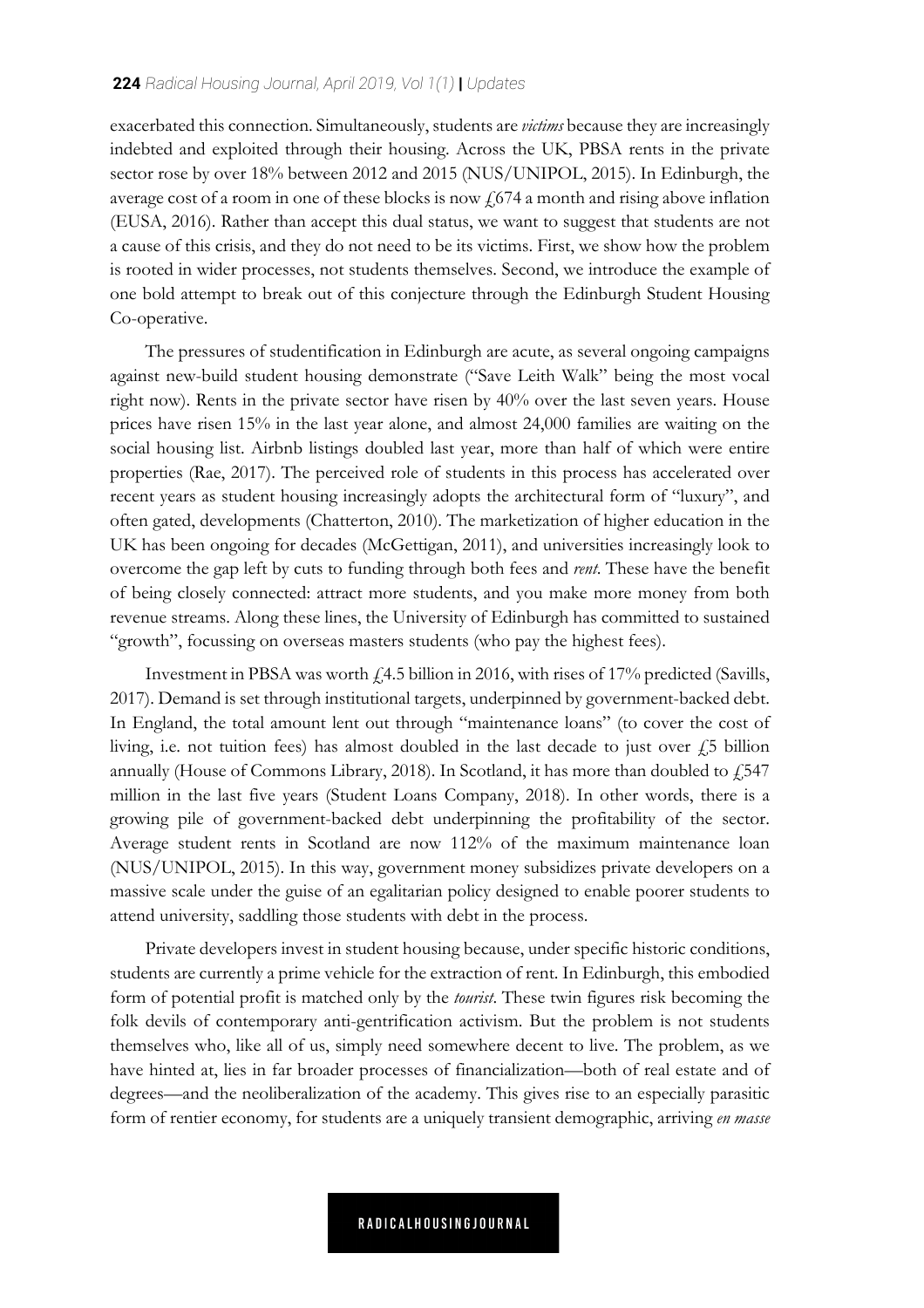at the same time. Those without local connections become a kind of "captive audience", for they have nowhere else to go…

The austerity agenda compels universities to chase rent as a source of income, but it also spawned a protest movement of unexpected scale and vitality. It is easy to dismiss the wave of occupations and protests that swept across British universities in the winter of 2010 as *failures* (fees rose; funding was cut), but in terms of individuals, networks, and ideals, there is a direct link between that collective experience and many subsequent campaigns. In London, we have seen this resentment explode in a series of rent strikes. And in Edinburgh, there is one success story we would like to share.

With 106 beds in 24 shared flats, the Edinburgh Student Housing Co-operative (ESHC) is the largest student–run housing co-operative outside North America, and the only one in the world to operate at this scale on the model of direct democracy, explicitly influenced by the ideals of anarchism. The Co-op opened in 2014, spearheaded by a small group of determined students. Without finance, experience, or a building, progress seemed highly unlikely. Through the support of the local authority and Castle Rock Edinvar Housing Association (CRE), a "surplus" block of 1990s student flats was secured on a five-year lease with right for the Co-op to buy the property at any time. CRE agreed to have the lease and legal fees paid in arrears, providing crucial time to collect the first few months' rent. As such, ESHC received the keys having parted with only  $f(65 \text{ cash (Shaw}, 2015; \text{Shaw and Farmelo})$ 2017).

ESHC has a horizontal structure with no centralized committee of management. From gardeners to bank signatories, every member shares a position of responsibility. The transitory nature of students requires the Co-op to practice knowledge sharing, member education, and training. This is a challenge, but can reduce the risk of institutional stagnation. ESHC is far more than a housing provider, though its additional benefits are difficult to quantify: residents can gain experience in everything from choosing ovens to constructing floors, as well as juggling the ongoing challenges of collective living. It remains by far the cheapest student housing provider in the city. All income is derived from rent, and all profit is spent on running costs and improvements. ESHC is flourishing, with long waiting lists and ambitious plans for expansion. As part of the newly founded UK-wide federation *Student Co-operative Homes*, ESHC is actively working to replicate its successes elsewhere.

This does not mean the Co-op is without its challenges. An uneven distribution of labour can mean that some members end up more involved than others. "Horizontalism" as an ideal requires constant vigilance, for social hierarchies are often replicated in anarchist circles (Freeman, 2012). The loudest voices mirror distinctions of gender and class, and this can never be overcome by virtue of a constitution alone (though a good structure helps). Whilst specific groups and spaces exist within the Co-op structure to enable open dialogue and address issues as they occur, the practice of 106 students living together is always a workin-progress.

The Co-op also suffers from the limitation that befalls most radical co-operatives: it remains small in scale (and thus necessarily exclusive) compared to the profusion of privately-

**RADICALHOUSINGJOURNAL**